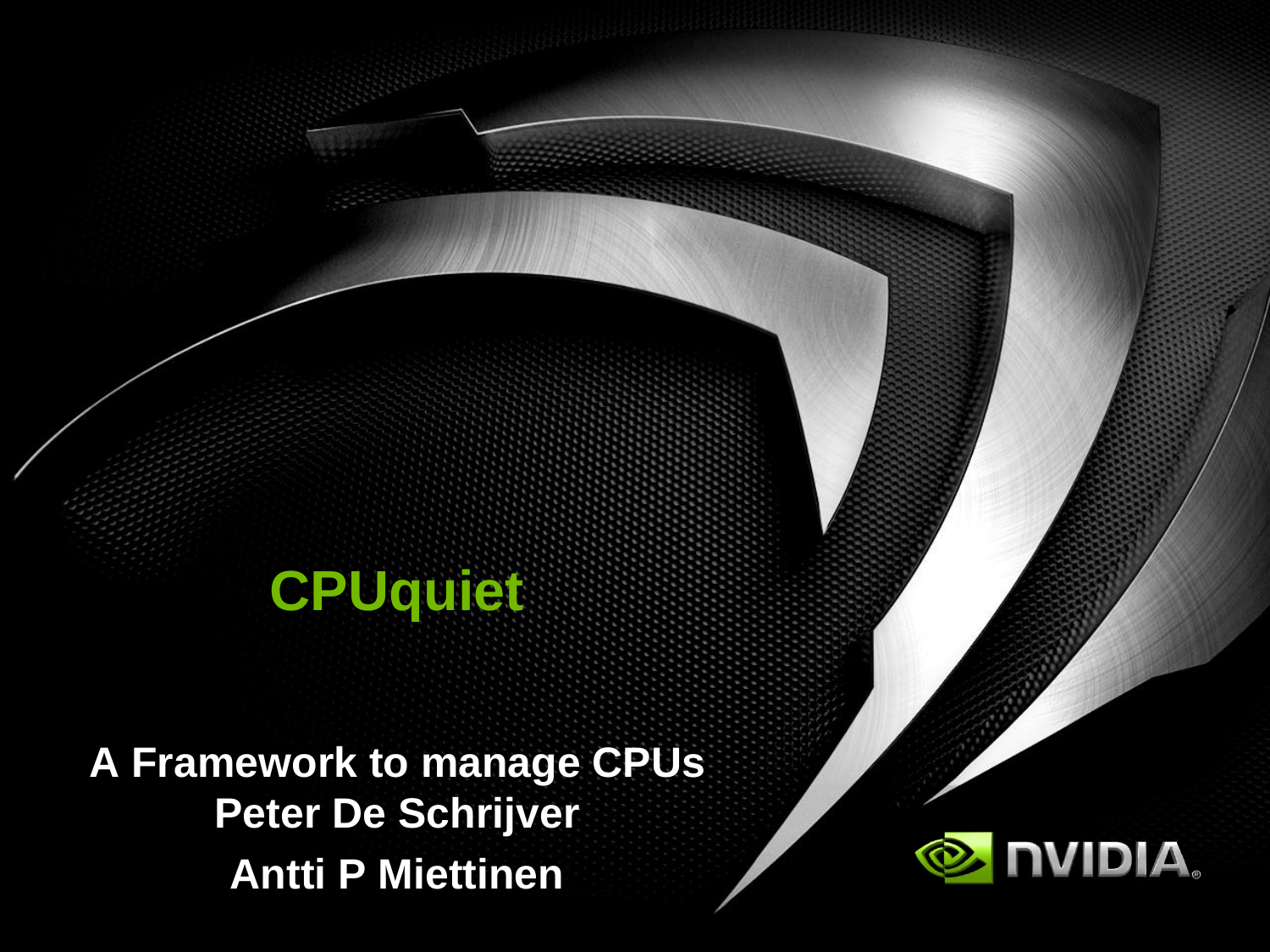# **History (1)**



#### **Tegra30: 2 CPU clusters**

- **G cluster: 4 high performance Cortex A9 cores**
- **LP cluster: 1 low leakage Cortex A9 core**
- **Only 1 cluster can be active at a time**

#### **To enable use of LP cluster, we must allow only 1 CPU to be active**

- **No interrupts or other wakeups possible for other cores**
- **Solution: CPU management**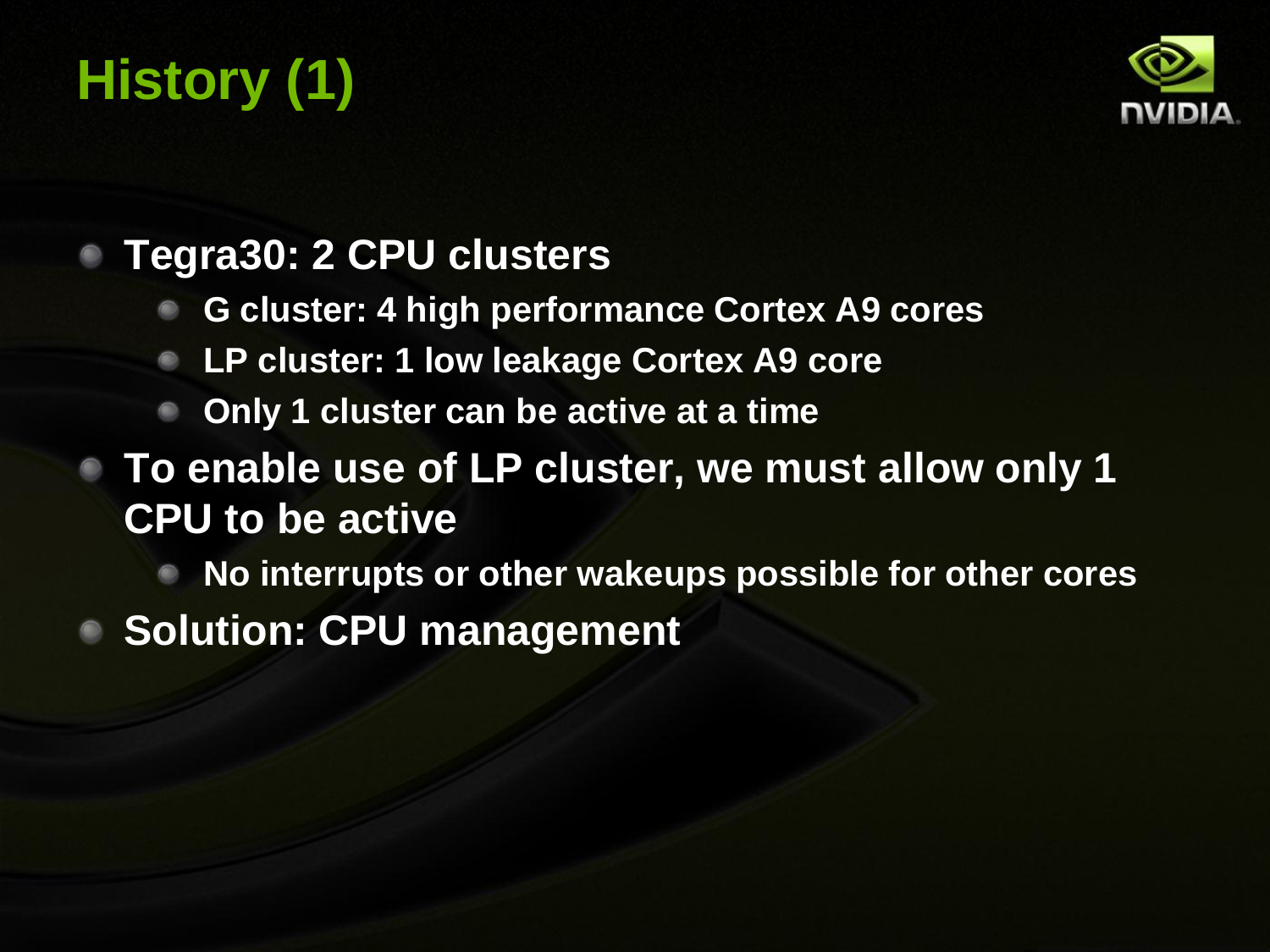# **History (2)**



#### **Other reasons for CPU management**

- **G cluster in single core mode can run at a higher frequency than in multi core mode**
- **Peak current constraints**
	- **Max current per core is temperature dependent**
	- **More cores online means higher worst case current**
	- **Regulator might not be able to deliver enough current to supply all cores at max frequency at the max temperature**
	- **Depending on the workload it might be better to offline cores rather then lower the max CPU frequency in hot conditions**
	- **Power savings:**
		- **Wakeups limit the efficiency of cpuidle states**
		- **Intentionally cap performance**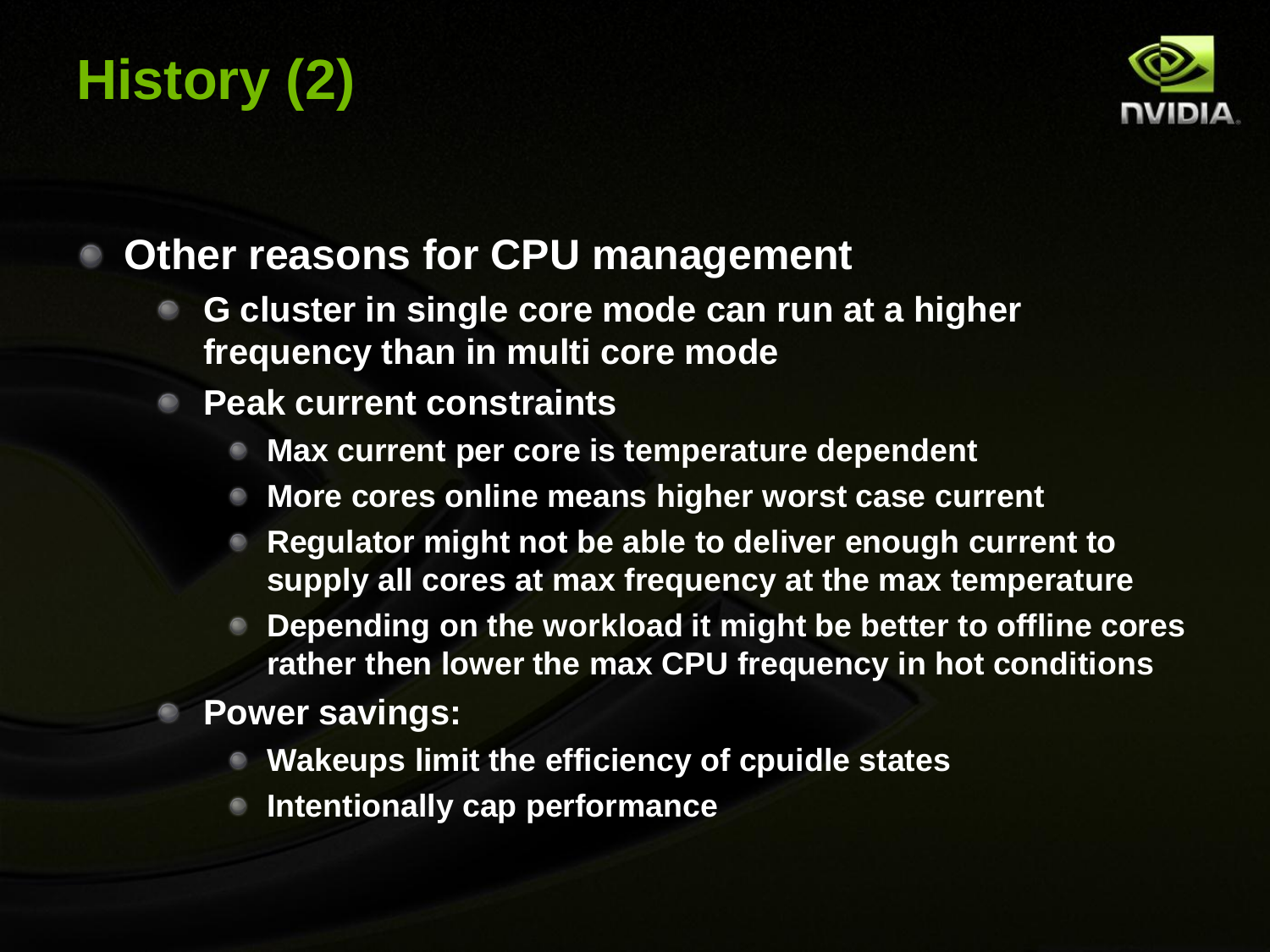## **CPU management implementation**



- **Use hotplug to online/offline cores**
- **Implemented as 'autohotplug' mechanism in arch/arm/mach-tegra/cpu-tegra3.c**
	- **Implements policy and mechanism in 1 file**
	- **Uses the per cpu frequency targets set by cpufreq as a measure of load**
	- **Recently also nr\_running() has been added as an input to the policy**
		- **Some changes not upstream**
		- **Handles both onlining/offlining cores and cluster switch**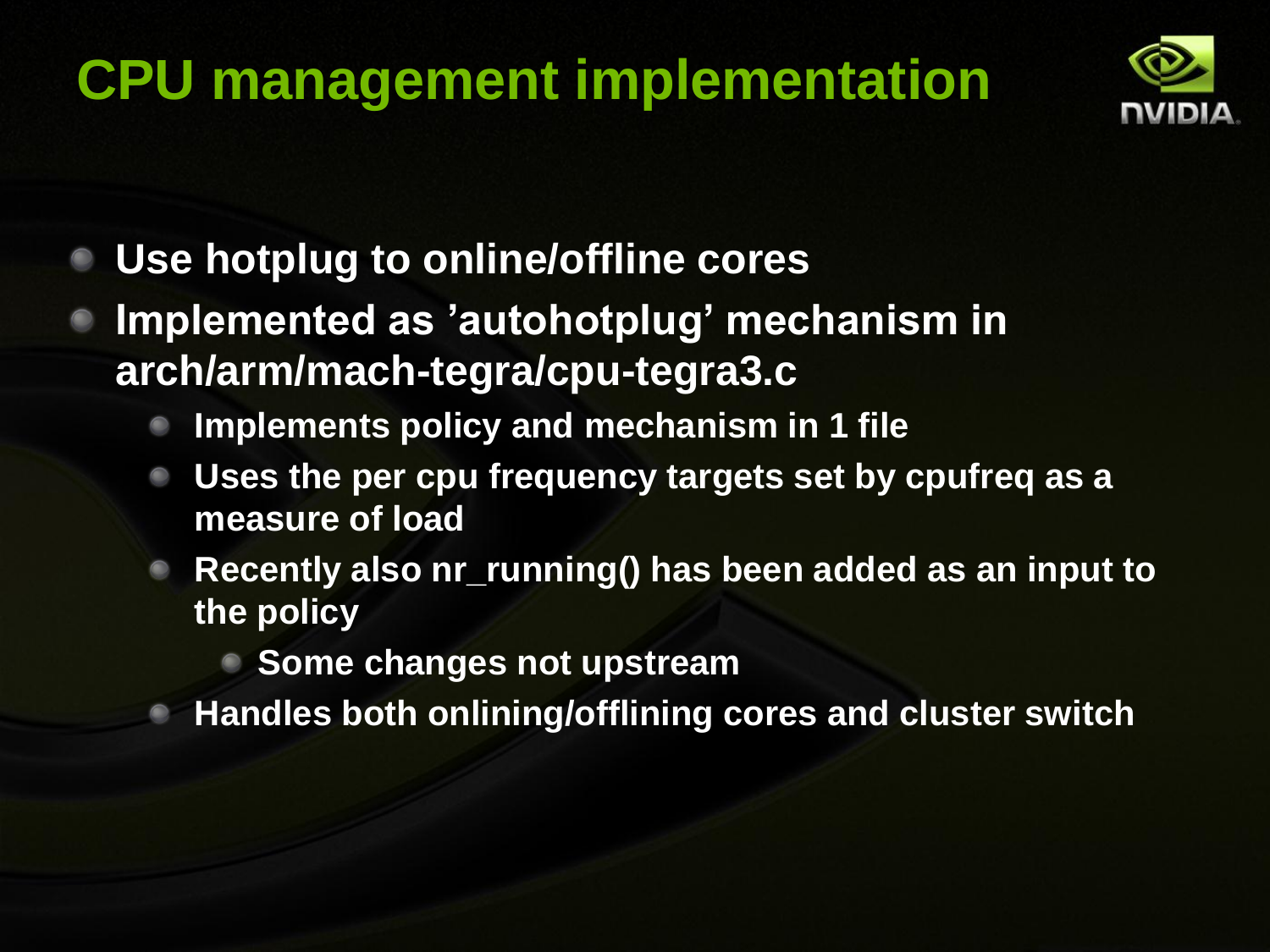### **Problems**



- **Experimenting with policies is difficult**
- **Hotplug is about 1000 times slower than power gating (turning off the core)**
	- **Even though came from about 150ms to about 10ms!**
		- **Can be a lot faster**
	- **Causes power inefficiencies because we can't track load changes accurately**
	- **Causes performance loss, due to slow reaction on load increase**
	- **Complicates policy design**
	- **Doesn't scale to other similar systems (eg. ARM big.LITTLE switching)**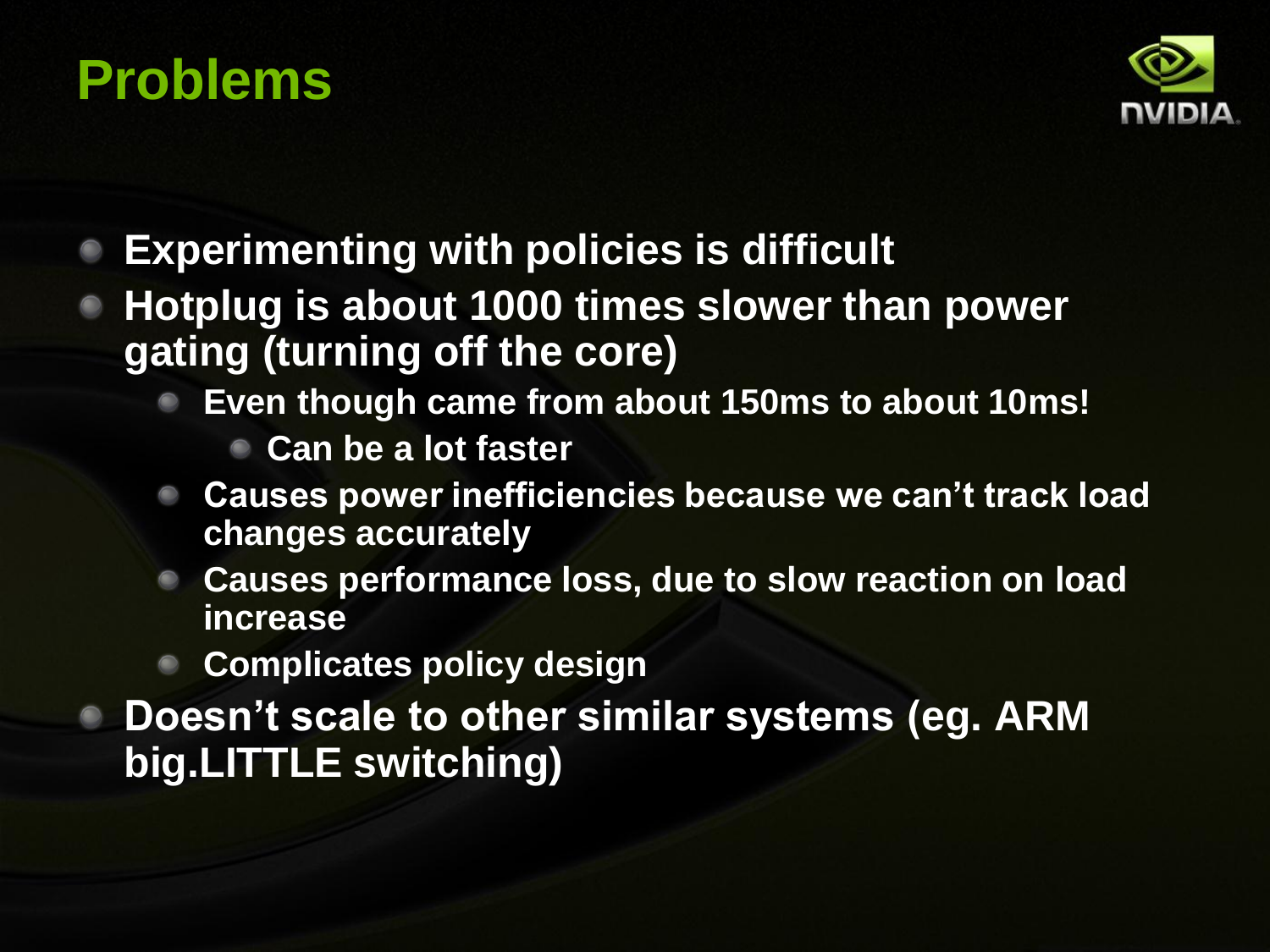## **CPUquiet goals**



- **Decide which CPUs should be available**
- **Separate policy and mechanism**
- **Allow for runtime selection of the policy (governor)**
- **Provide the same features and performance as our current 'autohotplug'**
- **Allow for other mechanisms than hotplug to quiesce CPUs**
- **Handle cluster switching outside this framework**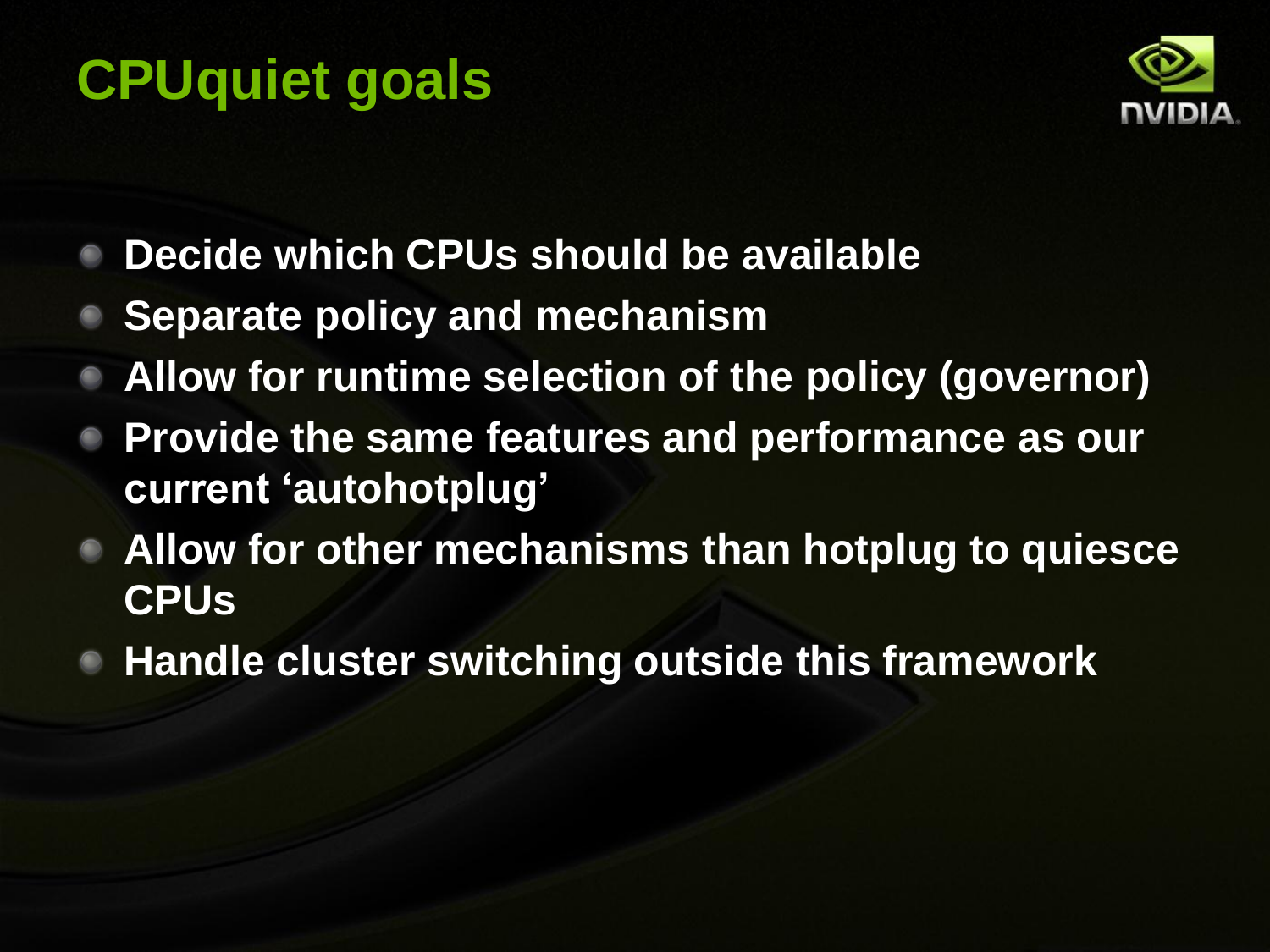### **CPUquiet implementation**



#### **Framework with the following components**

- **Cpuquiet driver**
	- **quiesce\_cpu(): ensures the CPU will not be used by the kernel**
	- **wakeup\_cpu(): makes the CPU available to the kernel again**
- **CPUquiet governor: implements policy**
- **Available drivers:**
	- **Tegra: uses hotplug and handles cluster switching**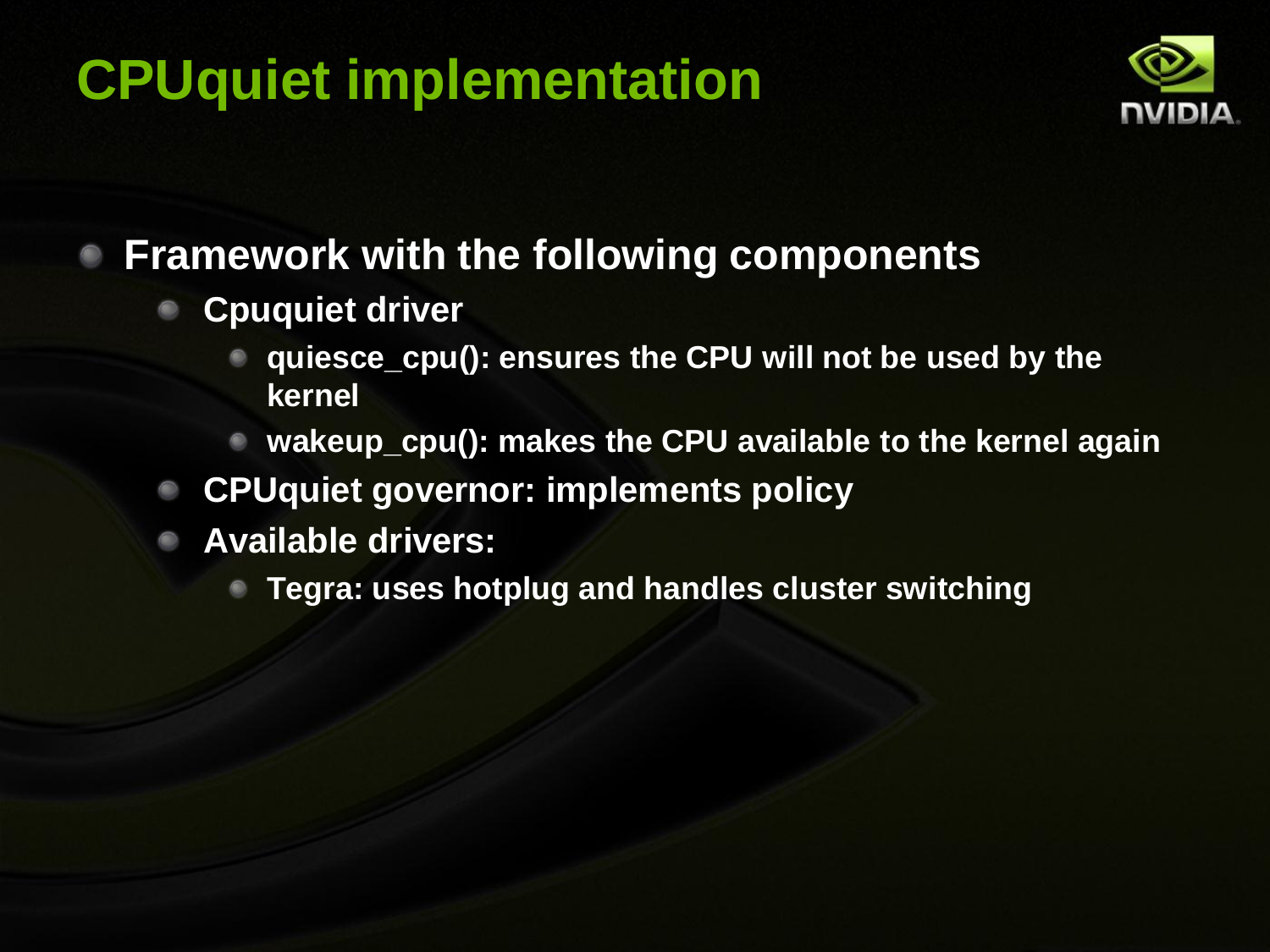### **CPUquiet implementation (2)**



#### **Available governors:**

- **Userspace**
- **Balanced: uses CPU load and nr\_running() to implement**   $\bullet$ **the same policy as 'autohotplug'**
- **Runnables: use runnable threads as input** $\bullet$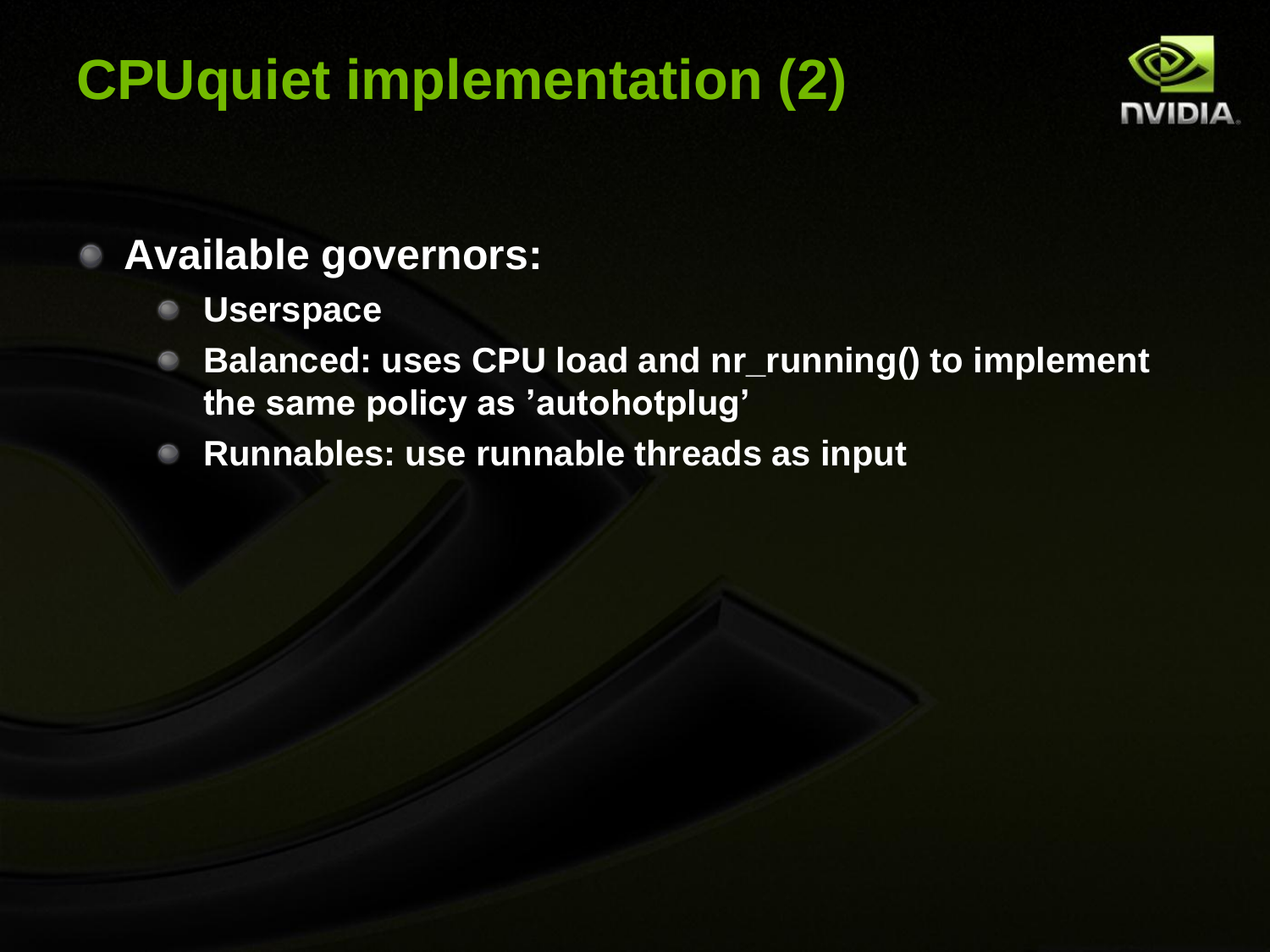### **Policy does have an effect**